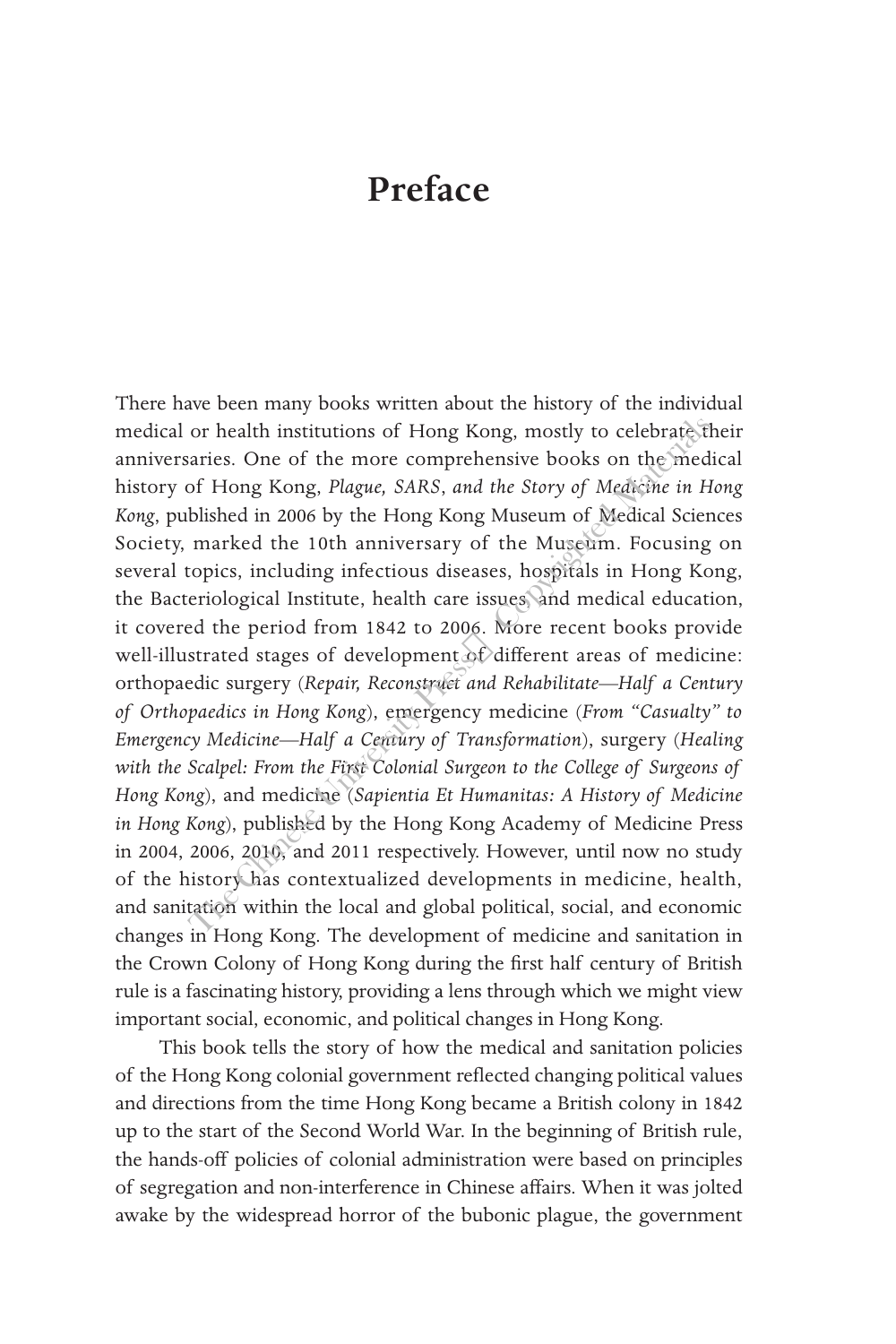reacted with draconian intervention measures that led to an emptying out of half the population. Finally, in consultation with the Chinese leadership, the government learned strategies of friendly persuasion, public education, and propaganda campaigns to promote Chinese acceptance of Western public health policies and practices.

This book also details how, during the first few decades of British rule, the administration's laissez-faire policies, differing sanitary habits, and mutual mistrust of the Chinese people and the colonizing British led to a sorry state of public health in Hong Kong. In an unequal society, it was impossible to implement regulations that could be applied equally and impartially to members of two races. Not until the horror of bubonic plague, which struck Hong Kong in 1894 and continued to rock the colony at almost annual intervals over the following thirty years, did the government move to conduct sanitary reforms and develop public health measures to prevent the spread of infectious diseases.

Each chapter of this book examines different turning points in Hong Kong's medical history, while also showing how much the mingling of cultural values with both politics and history bleeds into this story. The chapters are arranged by theme and sometimes go over the same chronological periods.

Chapter 1 narrates the story of how, shortly after the cession of Hong Kong to the British in 1841, severe epidemics of malaria partitioned the city of Victoria into east and west, separated by military barracks. This separation led to the aggregation of the Chinese in the Tai Ping Shan area, a breeding ground for the subsequent eruption of bubonic plague. It also describes the destructive effects of opium on physical, socio-political, and economic health of the population in China while the very same poisonous substance benefiting the financial health of the colony. impossible to implement regulations that could be applied<br>impartially to members of two races. Not until the horror of<br>que, which struck Hong Kong in 1894 and continued to r<br>or any at almost annual intervals over the follo

Chapter 2 recounts how, while completely ignoring the prevalence of venereal diseases among the indigenous Chinese population, the government used medical interventions in brothels to protect those who served in Her Majesty's Army and Navy from venereal diseases.

Chapter 3 examines the establishment in 1872 of a Chinese hospital, Tung Wah Hospital, where impoverished Chinese were treated exclusively with traditional Chinese medicine. At a time when traditional Chinese medicine and Western medicine struggled for ascendance in Hong Kong, the Chinese elite, encouraged by the government, built this hospital with a grant and funds raised among the wealthy Chinese. After the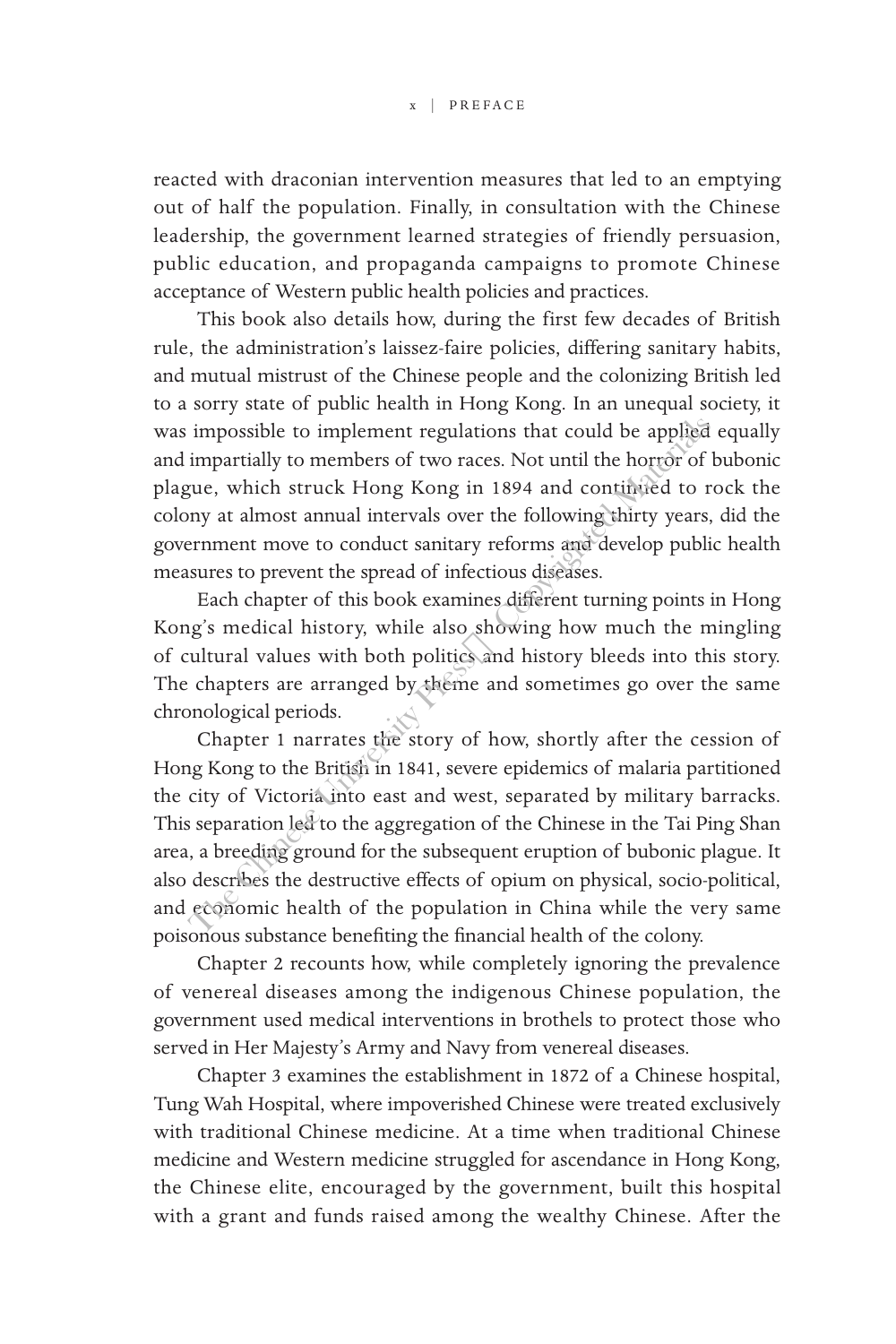devastation of the bubonic plague, the introduction of Western medicine into Tung Wah Hospital helped foster its gradual acceptance in the Chinese community.

Chapter 4 tells how the members of the London Missionary Society founded Alice Memorial Hospital in 1887 and helped encourage acceptance of Western medicine through collaboration with local medical practitioners and westernized Chinese elite to provide free care to the poorer citizens. They also facilitated the establishment of Western medicine by founding the Hong Kong College of Physicians for the Chinese, the forerunner to the Faculty of Medicine, at the University of Hong Kong.

Chapter 5 analyses the reasons that led to the unsanitary conditions in the densely populated Tai Ping Shan district. It explains the dismal failure to carry out recommendations of Osbert Chadwick, a metropolitan expert in sanitary engineering and son of British reformer Edwin Chadwick. The squalor and overcrowding in Tai Ping Shan, the Chinatown of Hong Kong, became the epicenter of the 1894 bubonic plague epidemic. the forerunner to the Faculty of Medicine, at the University<br>
ong.<br>
apter 5 analyses the reasons that led to the winsanit<br>
ms in the densely populated Tai Ping Shan district. It explains<br>
all failure to carry out recommen

Chapter 6 describes how the colonial administration used harsh, repressive measures in vain attempts to control plague, and the resulting Chinese exodus that left the colony's economy in tatters. It took thousands of lives and millions of lost revenue before the government and the people would engage actively in sanitary reforms.

Chapter 7 explores the sequelae of the plague epidemics: sanitary reforms and development of public health, the appointment of the first medical officer of health, the reorganization of the Sanitary Board and the Medical Department, and the founding of the Bacteriological Institute. Another milestone was the founding of the Chinese Public Dispensaries which provided free Western medical care and carried out the government's public health measures, including birth and death registrations, public health education, and dissemination of propaganda material for public health measures. Staffed by Chinese doctors with programs on antenatal and infant welfare clinics and the government midwives, these highly successful dispensaries increased the acceptance of Western medicine in the Chinese community.

Chapter 8 addresses the ways in which the missionaries and the Chinese elite together tackled the problem of high infant mortality in Hong Kong, by establishing the Alice Memorial Maternity Hospital,